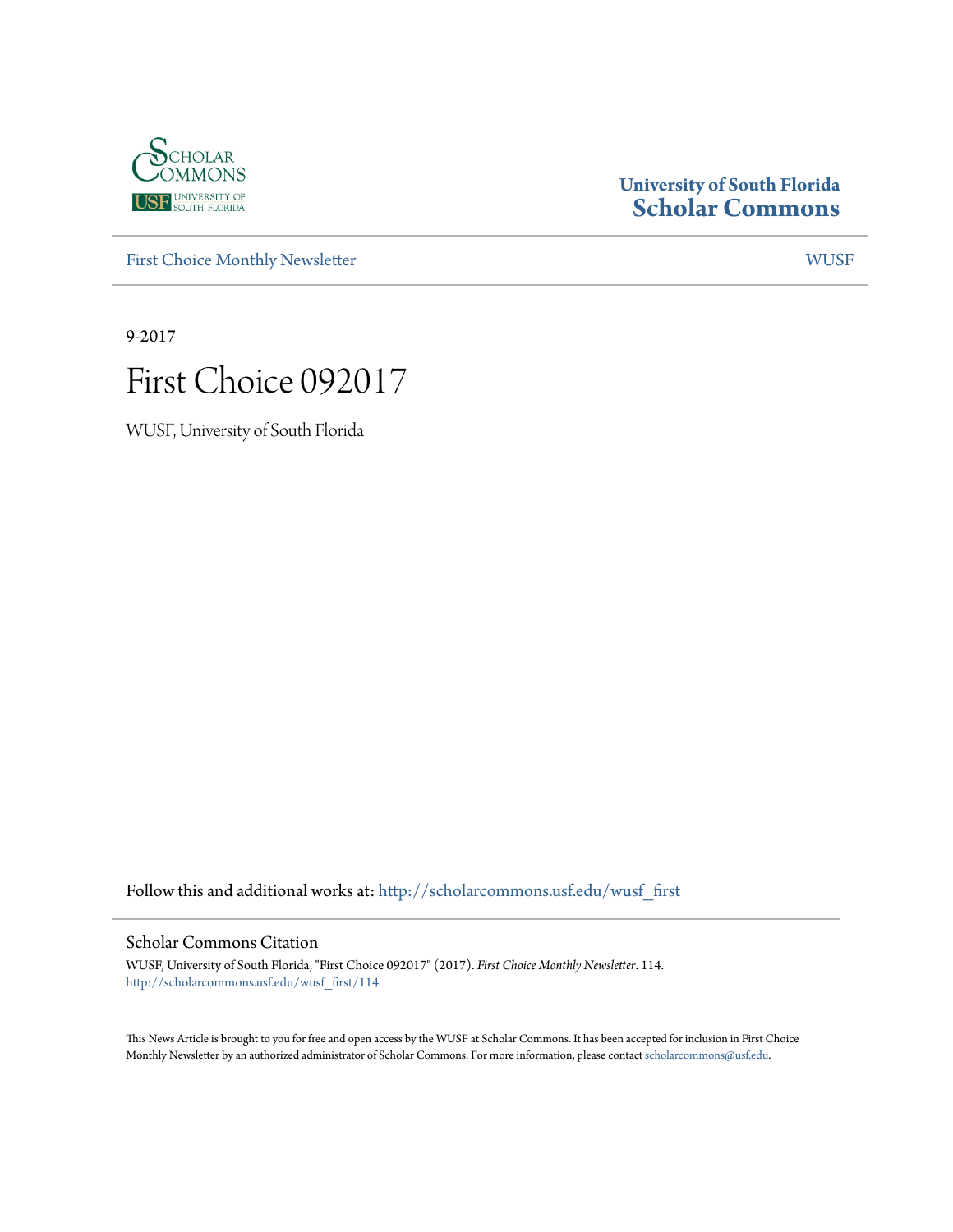# firstchoice

FOR INFORMATION, EDUCATION AND ENTERTAINMENT • SEPTEMBER 2017

# **wusf** tv NOVA **"Death Dive to Saturn"**

**For over a decade, the Cassini space probe has been sending dazzling images of Saturn's breathtaking rings and mysterious moons. Join NOVA on a suspenseful ride during Cassini's final hours as it dives into Saturn's atmosphere.** 



Airs Sunday, September 24, 8 p.m.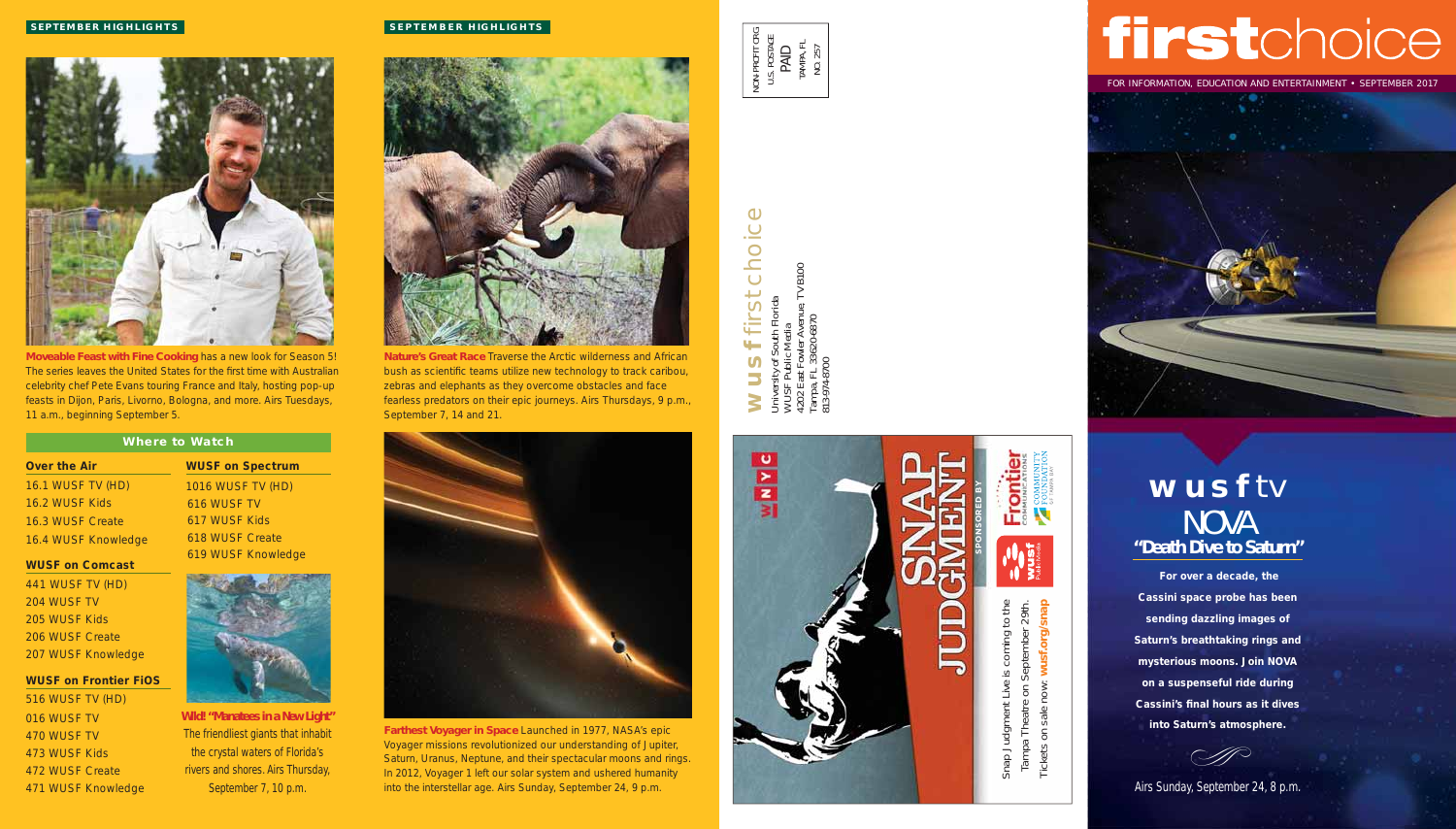

**Moveable Feast with Fine Cooking** has a new look for Season 5! The series leaves the United States for the first time with Australian celebrity chef Pete Evans touring France and Italy, hosting pop-up feasts in Dijon, Paris, Livorno, Bologna, and more. Airs Tuesdays, 11 a.m., beginning September 5.

### **Where to Watch**

| <b>Over the Air</b> |                  |                          |
|---------------------|------------------|--------------------------|
|                     |                  | <b>16.1 WUSF TV (HD)</b> |
|                     | 16.2 WUSF Kids   |                          |
|                     | 16.3 WUSF Create |                          |
|                     |                  | 16.4 WUSF Knowledge      |

**WUSF on Spectrum**  1016 WUSF TV (HD) 616 WUSF TV 617 WUSF Kids 618 WUSF Create 619 WUSF Knowledge

### **WUSF on Comcast**

441 WUSF TV (HD) 204 WUSF TV 205 WUSF Kids 206 WUSF Create 207 WUSF Knowledge

### **WUSF on Frontier FiOS**

516 WUSF TV (HD) 016 WUSF TV 470 WUSF TV 473 WUSF Kids 472 WUSF Create 471 WUSF Knowledge



**Wild! "Manatees in a New Light"**  The friendliest giants that inhabit the crystal waters of Florida's rivers and shores. Airs Thursday, September 7, 10 p.m.

### **SEPTEMBER HIGHLIGHTS**



**Nature's Great Race** Traverse the Arctic wilderness and African bush as scientific teams utilize new technology to track caribou, zebras and elephants as they overcome obstacles and face fearless predators on their epic journeys. Airs Thursdays, 9 p.m., September 7, 14 and 21.



**Farthest Voyager in Space** Launched in 1977, NASA's epic Voyager missions revolutionized our understanding of Jupiter, Saturn, Uranus, Neptune, and their spectacular moons and rings. In 2012, Voyager 1 left our solar system and ushered humanity into the interstellar age. Airs Sunday, September 24, 9 p.m.